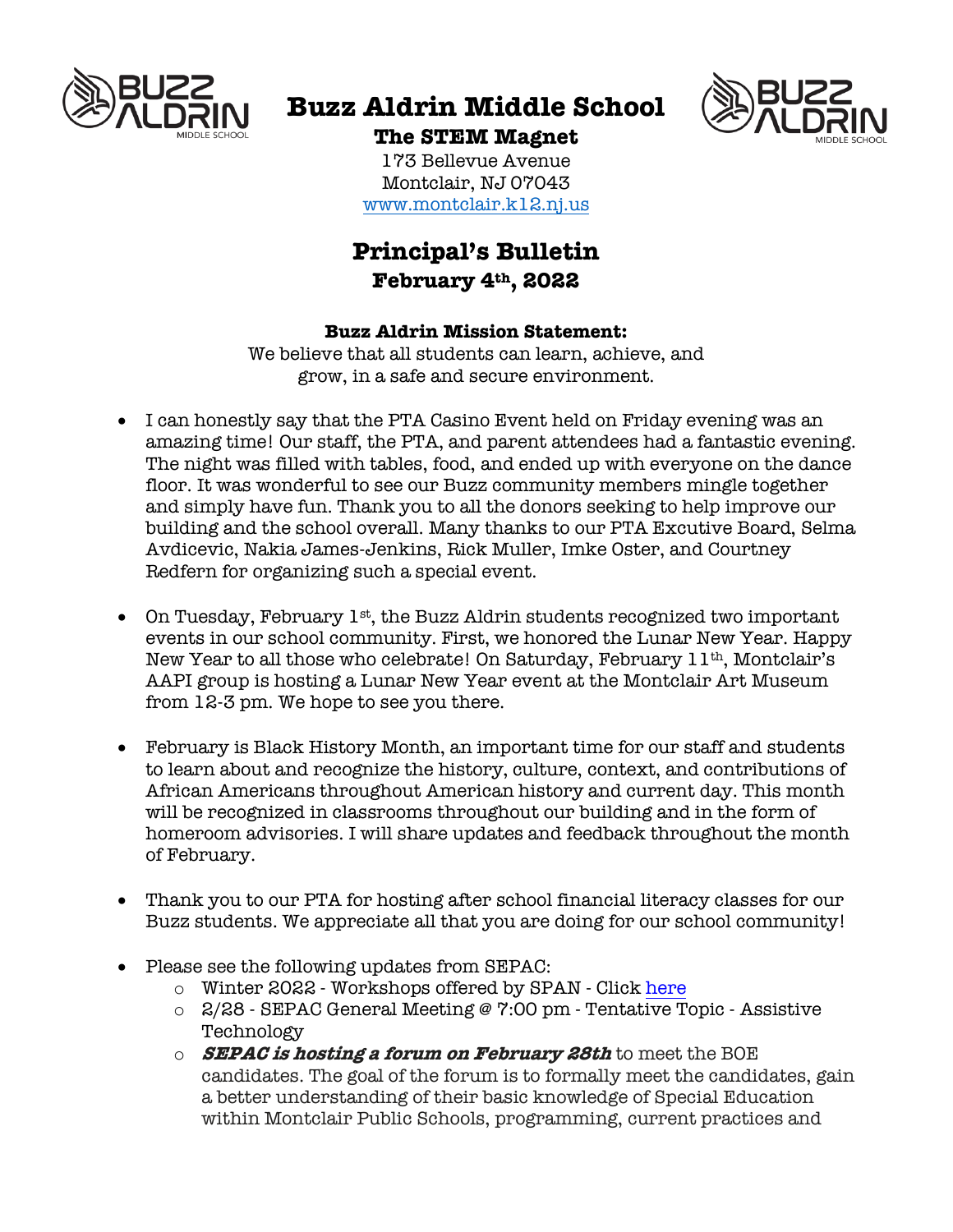allow each candidate an opportunity to share their thoughts, ideas, and/or concerns as well answer questions submitted by our community as a whole.

- The forum will be via zoom (zoom link will be shared at a later date) starting promptly at 7:07 p.m. We ask that you share this date and details with your families in your respective buildings. All questions can be submitted via email to the general SEPAC mailbox montclairsepac@gmail.com **by February 21st**.
- **COVID-19 Testing & Health Updates**: The Montclair Public School District will be providing COVID-19 rapid antigen testing to all staff and students on Tuesdays and Fridays from 4 to 6 pm at the Annex Atrium, located at 141 Park St. Parking can be found in the rear on North Fullerton Avenue. If applicable, please remember to bring your insurance card and ID. There will be no out-ofpocket cost to families and staff members. Please see the following health guidance that was provided by medical professionals in consultation with the district:
	- o We are continuing to follow the 10-day quarantine period.
	- o Students, teachers, and staff who come into close contact with someone with COVID-19, are asymptomatic and are in one of the following groups do not need to quarantine:
		- People who are ages 18 and older and have received all recommended vaccine doses, including boosters and additional primary shots for some immunocompromised people.
		- People who are ages 5–17 years and completed the primary series of COVID-19 vaccines.
		- People who had confirmed COVID-19 within the last 90 days (tested positive).
- Schedule Change Requests: As stated previously, we are not granting schedule change requests for elective courses. The scheduling team worked hard over the summer and during the beginning of the school year to ensure that the elective courses were as balanced as possible. Given the COVID-19 numbers, we cannot imbalance the class sizes. Thank you in advance for your cooperation and understanding.
- MFEE Update: Please see the following message from the MFEE: The Montclair Fund for Educational Excellence (MFEE) is our town's local education fund that supports all Montclair students, teachers, staff, and caregivers. Buzz Aldrin students receive social/emotional support and innovative teaching tools through MFEE grants, teachers boost their learning through out-of-the-box Professional Development grants, families get resources and support through MFEE Programs like Learning Circles on Race, PEEPs/Little PEEPs, and Navegadores Escolares. Your donations - no matter how small - fuel all of this work! MFEE's Annual Appeal is in its final weeks, and your donation to MFEE can win up to \$2,000 for our school!

From **now until February 28th**, any donor who gives \$20 and above will be entered in a lottery to award a \$1,000 grant to their favorite school. Be sure to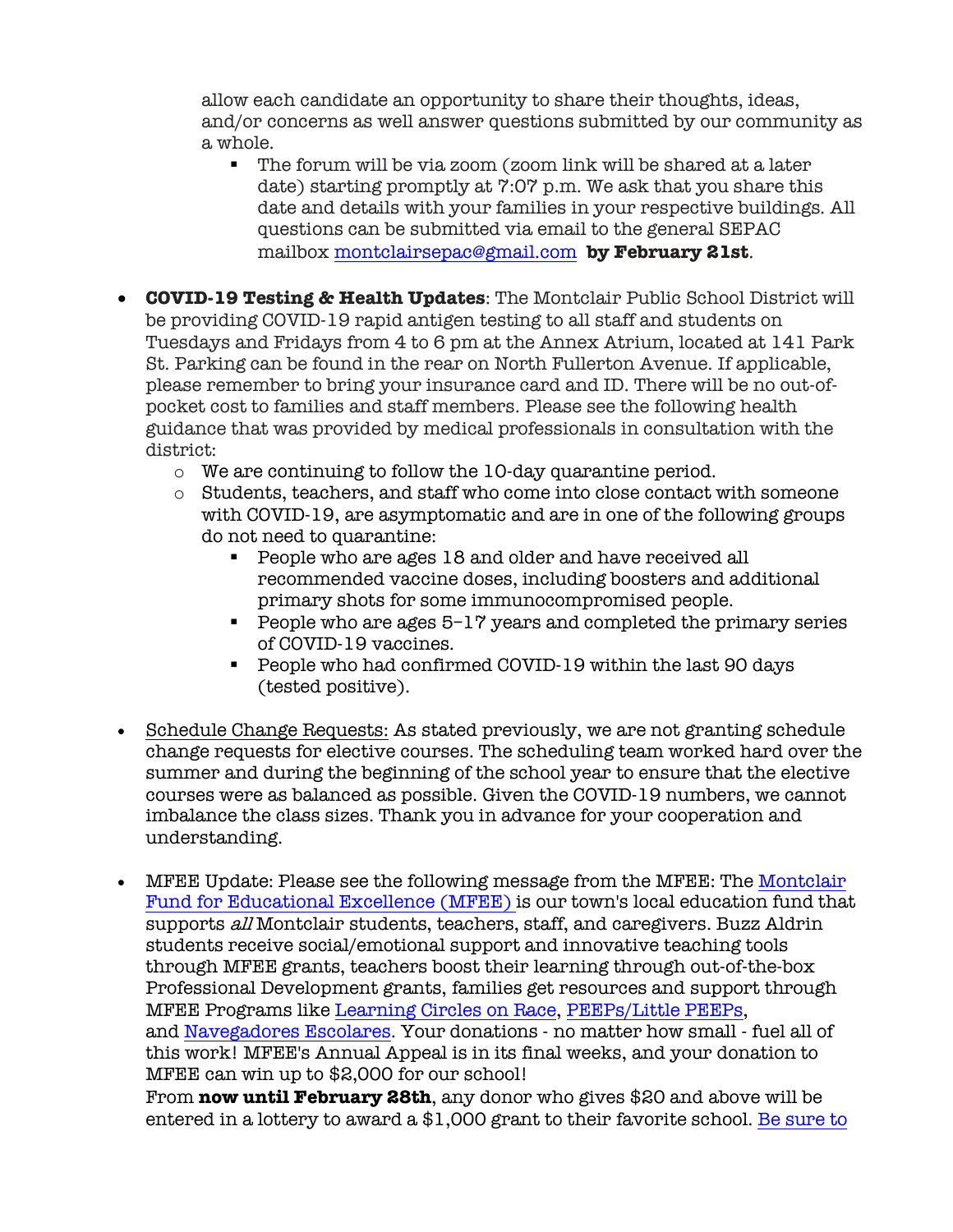"credit" Buzz Aldrin's team page when donating. This will enter Buzz Aldrin in a SECOND lottery to win an ADDITIONAL \$1,000 grant. While you're there, check out all of the ways that your donations boost learning at Buzz Aldrin. Donate here: https://givebutter.com/mfeeforthem2022/buzzaldrin

- o Check out how happy last year's appeal winners were when they received the news! Watch video.
- o MFEE is continuing its PEEPs program and still has space for new students. If you are interested in having your child participate, please click on the link above.
- If the pandemic has caused a loss of income that makes it difficult for you to pay your rent and/or utility bills, consider applying for relief through the **Emergency Rental Assistance Program (ERAP).** An eligible household may receive assistance for up to 18 months of home energy costs incurred on or after March 13, 2020. Applicants are required to prove loss of income or employment, or financial hardship due directly or indirectly to the COVID-19 pandemic. Applicants must also demonstrate a risk of experiencing homelessness or housing instability such as past due notices, rent notice or eviction notice, etc.
	- o **Please be sure you have all of the below information in order to submit your application:**
		- § Personal ID for the applicant and all household members
		- § Lease agreement or rental agreement signed by your landlord
		- § Income information for all household members older than 18 (Paystubs, Unemployment benefits, Bank statements showing direct deposits, SSI or SSDI statements)
		- § Information about unpaid rent and utilities (Statements, Bills, etc.)
		- § In order to receive assistance, you must submit an application. **CLICK HERE To APPLY!**
- We are no longer issuing loaner Chromebook devices to students. Students will be responsible for bringing their own charged devices to school. Additionally, we are not accepting parent drop-offs for any items other than Chromebooks.

## • **General Reminders & Updates for Parents/Families:**

- $\circ$  Please remind your children to be careful with our district-issued Chromebooks. We have many students who are placing requests for damaged devices.
- o As the cooler weather continues, please ensure your children are dressed appropriately for outdoor conditions. This means wearing a coat, sweatshirt, hat, or any other clothing that allows for students to be comfortable during the day and for outdoor lunch/recess.
- $\circ$  When students have indoor recess, they will be in the auditorium. Since there will be classes running in the auditorium during this time, it is important that students bring their own books to read or something to work on independently. While it is their free time to unwind and relax, we must also be mindful of our dance classes.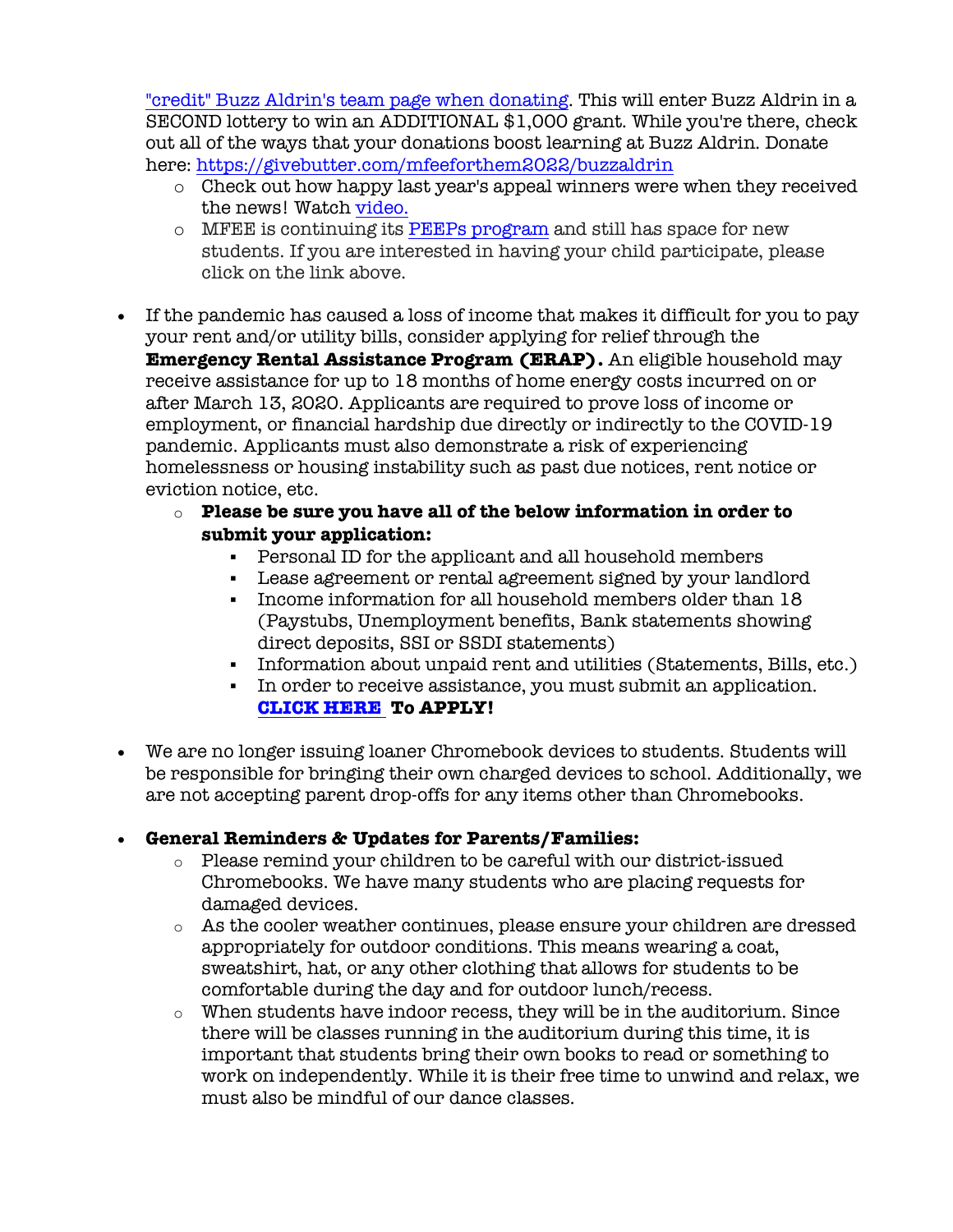- $\circ$  Cell phone use is not permitted during the school day. Parents should not text or call their children during school hours.
- o Masks are required at all times while in the building. If possible, please send your child to school with an extra mask in case the original mask is misplaced or damaged. If students cannot follow the mask policy, they will be sent home.
- $\circ$  Please make sure your child brings a water bottle to school each day.
- o Students are required to bring their fully charged Chromebooks and are encouraged to bring their Chromebook chargers to school each day.
- o Please complete a free/reduced meal application if you would like to do so. The online form is available at https://www.nlappscloud.com/ and hard copies are available in the main office. You may also visit the Department of Agriculture's website to access an application in a language other than English or Spanish (https://www.fns.usda.gov/cn/translatedapplications).
- o Again, please **DO NOT** drop off or pick up your child in the front of the building or in a location where they must cross the street. Grownups need to remain in their cars and be sure not to block the staff parking lot while waiting for their children. Students should not cross the street at any location other than the designated crosswalks. Parents should not stand in the staff parking lot to pick up their children. **This is a safety issue.** Despite the number of times this is written in school communications, this is still a problem. Please abide by the school's rules.
- o **Parents are not permitted to drop off belongings, lunches, materials throughout the day.** We will not accept materials dropped off while school is in session. Therefore, it is essential that you make sure your child has all the necessary materials he/she/they would need prior to entering the building.
- $\circ$  The health forms must be completed by 7:00 am on Tuesdays and Thursdays. This must be done in order for students to attend classes. If health forms are not completed in time, students will need to wait in the auditorium until they can complete one themselves. This results in a loss of valuable instructional time.
- o There are no visitors permitted in the building at any time.
- o Please encourage your child to leave their desk shields (dividers) in their lockers when not in use. We do not have enough extras to provide loaners for all those who forget.
- $\circ$  Parents are not permitted to ask teachers for remote instruction without prior approval granted from building administration. Remote instruction can only be granted for COVID-related reasons.
- Yearbooks: Yearbooks are now on sale! To order your copy of the yearbook please visit https://www.jostens.com/yearbooks/students-and-parents/aboutyearbooks, or reach out to Mrs. Mintz (jmintz@montclair.k12.nj.us) with any questions.
- **Set Painting Club - The Little Mermaid Jr. - The Musical**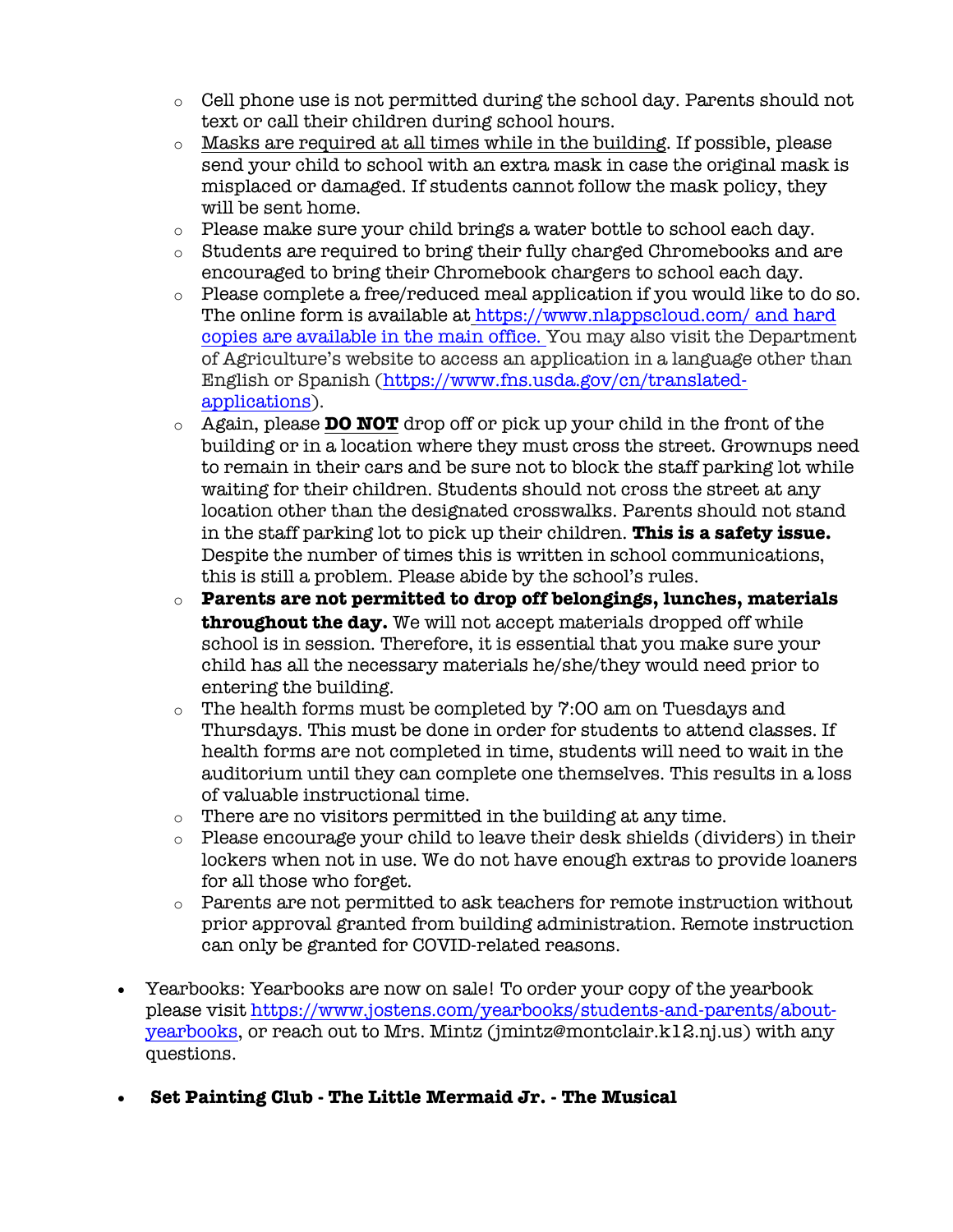- o Our evening Set Painting / Props Club sessions are quickly approaching. We are now accepting sign ups and space is limited. Our Set Design Elective class will be ready to pass us our beautiful designs in the next two weeks. We will begin to make them come alive in color beginning in February. All participants will receive community service hours. Break out your painting clothes and come join the fun! **FOR MORE INFORMATION & TO REGISTER your student for an email invite to our google classroom:** Please email Karen-Ann Kaelin-Panico Theatrical Producing Director / Set Design Director kpanico@montclair.k12.nj.us Thank you for supporting the BAMS Theater Department!
- This is a reminder that our Math Midterms will be held on Wednesday, February 9<sup>th</sup> and Thursday, February 10<sup>th</sup> during math classes. Please remind your children to get enough rest and eat a healthy breakfast prior to the exam. Additionally, please make sure your children arrive to school on time.
- February  $7<sup>th</sup> 11<sup>th</sup>$  is School Counselors Week. We thank our school counselors, Dr. Brennan and Ms. Douglas, for dedication to our Buzz Aldrin students.
- The Buzz Aldrin National Junior Honor Society is organizing a "Souper Bowl" during the week of February 14<sup>th</sup> -18<sup>th</sup>. All students are encouraged to bring in cans of soup that will be donated to Toni's Kitchen. NJHS students should check Google Classroom for more information about how to help with this event. Thank you in advance for your support!
- **Attention 8th grade art students!** If you are interested in submitting a portfolio to apply for Art 1 Honors at Montclair High School, please email Ms. Leard at aleard@montclair.k12.nj.us for more information. There is a Google Classroom to join, and there will be a Zoom Q & A session in February. Portfolios are due mid-April, so if you think you might be interested, don't delay!

## **Next Week's Schedule of Days**

- Monday, February  $5<sup>th</sup>$  A Day
- Tuesday, February  $6<sup>th</sup>$  B Day
- Wednesday, February  $7<sup>th</sup>$  C Day
- Thursday, February  $8<sup>th</sup>$  D Day
- Friday, February  $9<sup>th</sup> E$  Day

## **Please mark your calendars:**

- Wed, February  $9<sup>th</sup>$  & Thurs, February  $10<sup>th</sup>$  Math Midterms
- Monday, February  $21st$  Presidents Day, District Closed
- Wednesday, February  $23^{rd}$  BOE Meeting @ 7:30 pm Buzz Aldrin Presentation
- Thursday, February  $24<sup>th</sup>$  Curriculum Thursday, Abbreviated Day Schedule